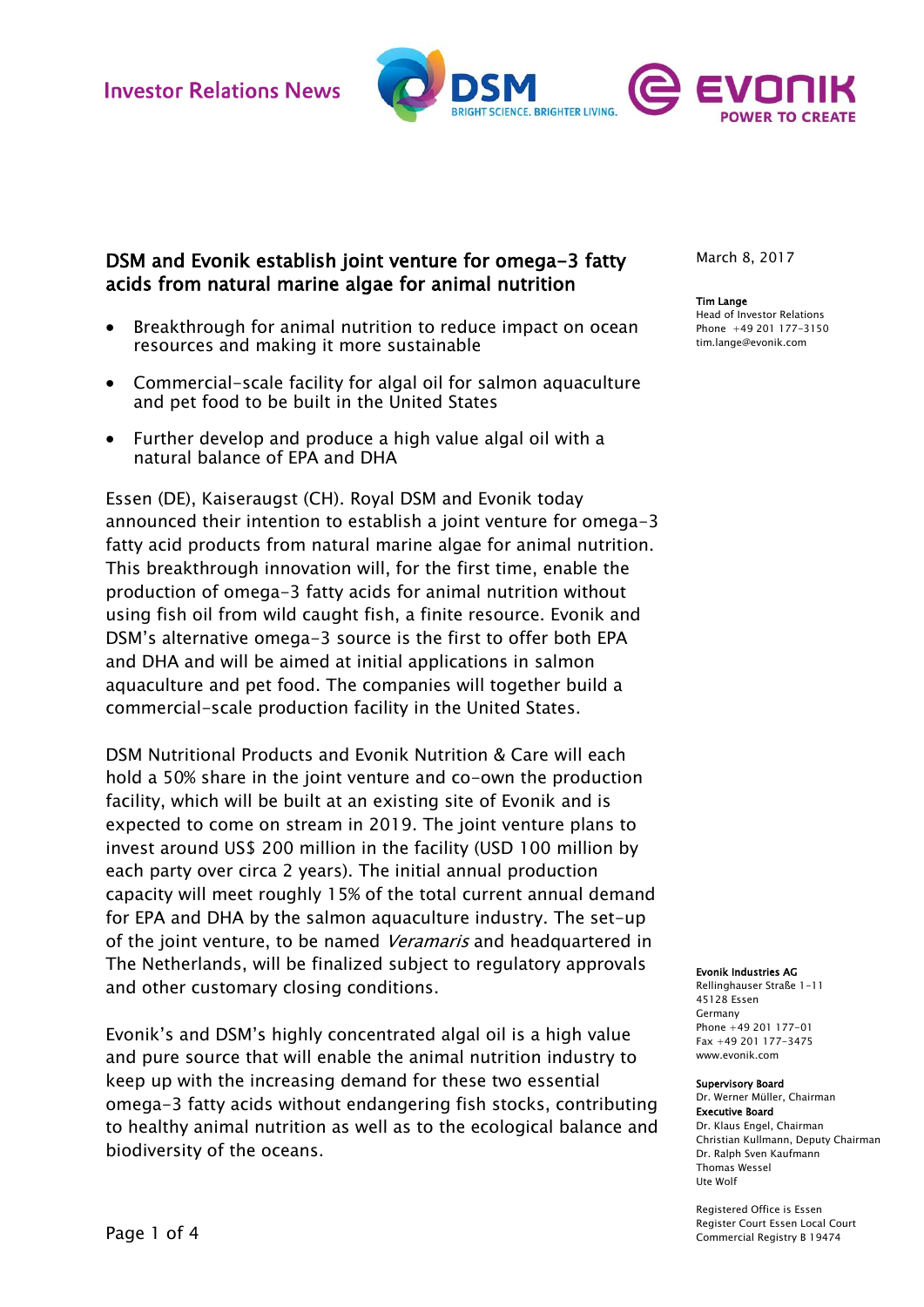

## Joint development between DSM and Evonik

The joint venture follows the joint development agreement, signed in July 2015. Under this agreement, Evonik and DSM have jointly worked on the development of products and the manufacturing process and explored opportunities for commercialization. Both companies achieved positive results in the development of the product while extensively working with the entire value chain, including fish feed producers, fish farmers and retailers.

Under the joint development agreement, DSM and Evonik have successfully produced pilot-scale quantities of the algal oil at DSM's production facility in Kingstree, South Carolina (United States). Customers will be able to receive sizeable quantities of the product for market development while the construction of the new manufacturing plant is underway.

The successful product and process development was only possible thanks to the complementary competencies that Evonik and DSM bring to the collaboration: DSM has expertise in the cultivation of marine organisms including algae and longestablished biotechnology capabilities in development and operations, whilst Evonik's focus has been on developing industrial biotechnology processes and operating competitively large-scale manufacturing sites for fermentative amino acids.

## Innovation breakthrough for aquaculture, pet food and beyond

The algal oil from DSM and Evonik means that the vision of salmon farming without using fish-based resources is – for the first time – becoming realistic. By replacing fish oil in salmon feed with this EPA and DHA rich alternative, the fish-in-fish-out ratio could be reduced significantly. This alternative will enable the aquaculture industry to continue to grow sustainably.

Worldwide fish oil production is approximately one million metric tons per year. Most of the fish oil is used in aquaculture, mainly for fat-rich fish species, such as salmon. The limited wild fish stocks restrict the amount of fish oil available and thus the growth of the aquaculture industry. Currently, the industry uses about 75% of the annual production of fish oil. Evonik and DSM's algal oil will offer a sustainable non-fish alternative.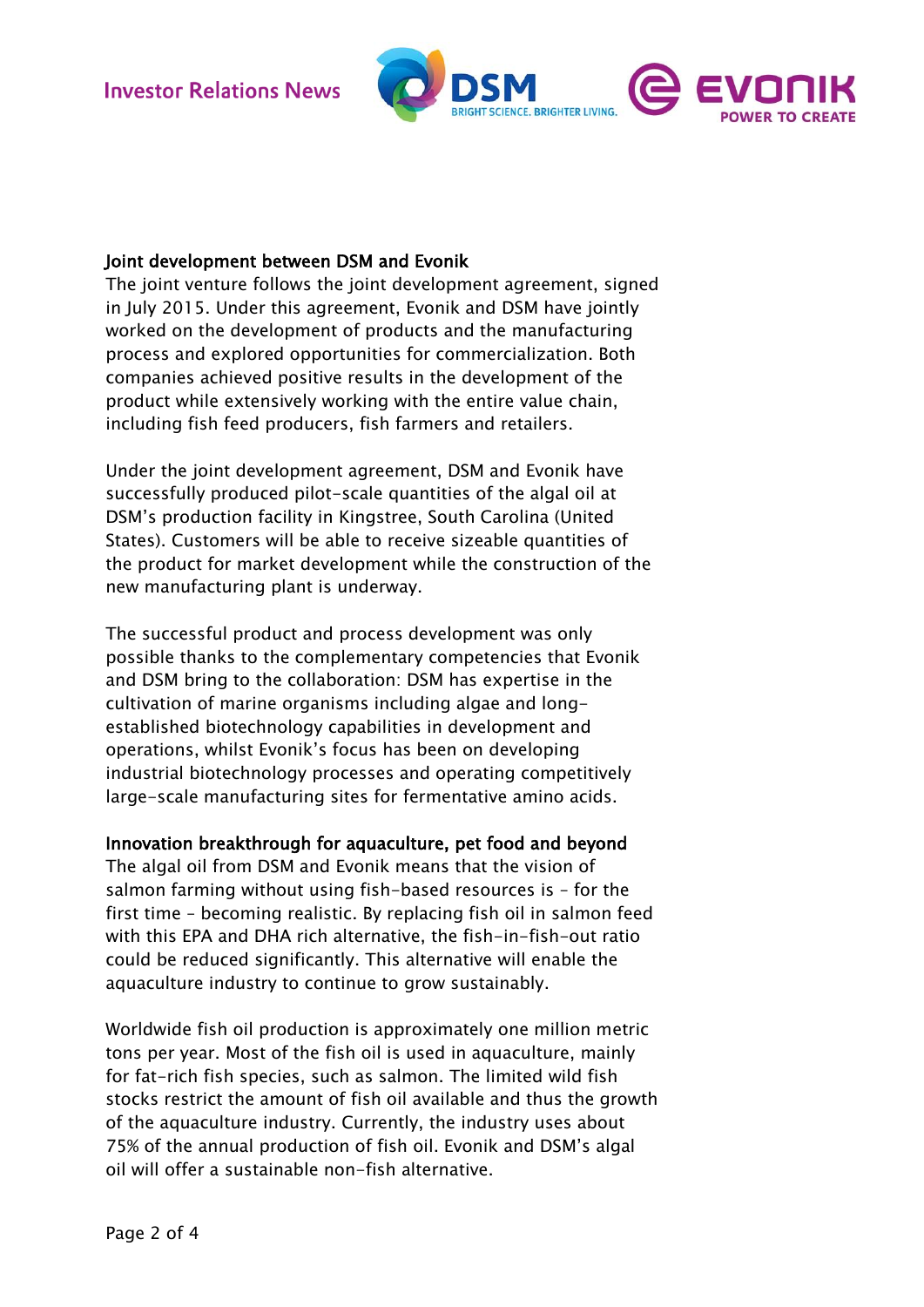

Just like humans, animals also need their daily intake of essential, long-chain polyunsaturated fatty acids in their diet to ensure healthy growth. Until now, these fatty acids have been added to aquaculture feed and pet food almost exclusively from marine sources such as fish oil and fishmeal. As the new algal oil can be applied in feed production in the same way as fish oil, it can easily be introduced by feed and pet food producers.

DSM and Evonik are also pursuing applications of their algal oil for other aquatic and terrestrial animal species.

# Omega-3 fatty acids EPA and DHA

Omega-3 fatty acids are a family of polyunsaturated fats, including eicosapentaenoic acid (EPA) and docosahexaenoic acid (DHA). Because they are not produced naturally by the body, omega-3s must be obtained from the diet or through supplementation. A large and growing body of evidence shows that sufficient levels of omega-3 EPA and DHA support brain, eye and heart health in multiple species, including humans.

Research suggests that omega-3 EPA and DHA may lower triglyceride levels (lipids) in the blood and may have positive effects on arterial function. Eating seafood twice a week is recommended by multiple health authorities. In a study evaluating the risks and benefits of fish intake published in the Journal of the American Medical Association JAMA, researchers found that 1-2 servings of fish per week, especially fish high in omega-3 EPA and DHA, reduced the risk of coronary death by 36% and total mortality by 17%.

Click here to view our video on the process: <https://youtu.be/p5DcxHv4fCM>